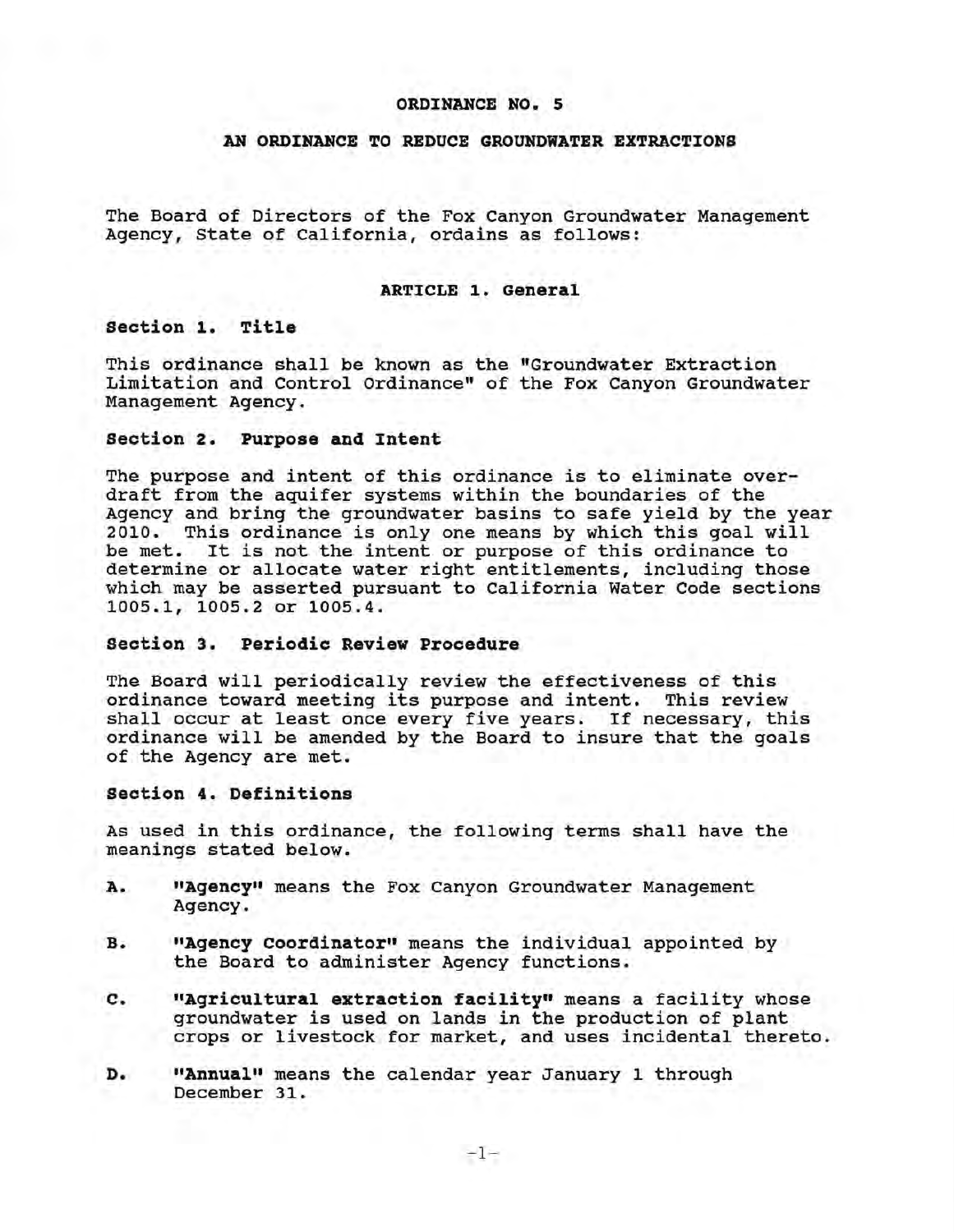- **E. 11Aquifer11** means a geologic formation or structure that transmits water in sufficient quantities to supply pumping wells or springs. A confined aquifer is an aquifer with an overlying less permeable or impermeable layer.
- **F. 11Board11** means the Board of Directors of the Fox Canyon Groundwater Management Agency.
- **G. "Developed Acreaqe11** means that portion of a parcel within the boundaries of the Agency that is receiving water for reasonable and beneficial agricultural, domestic or municipal and industrial (M & I) use.
- **H. 11Excess extractions"** means those extractions in excess of an operator's extraction allocation or adjusted extraction allocation.
- I. **11Extraction11** means the act of obtaining groundwater by pumping or other controlled means.
- **J. "Extraction allocation"** means the amount of groundwater that may be extracted from an extraction facility for a given calendar year, before a surcharge is imposed.
- **K. "Extraction facility"** means any device or method (e.g., water well) for extraction of groundwater within a groundwater basin or aquifer.
- L. **"Foreign Water"** means water imported to Ventura County through the State Water Project facilities or other water as approved by the Board.
- **M. 11Groundwater11** means water beneath the surface of the earth within the zone below the water table in which the soil is completely saturated with water.
- **N. "Groundwater basin"** means a geologically and hydrologically defined area containing one or more aquifers which store and transmit water yielding significant quantities of water to extraction facilities.
- **o. "Historical extraction"** means the average annual groundwater extraction based on the five (5) calendar years of reported extractions from 1985 through 1989 within the boundaries of the Agency. This average will be expressed in acre feet per year.
- P. "Injection/storage facility" means any device or method for injection/storage of water into a groundwater basin or aquifer within the boundaries of the Agency.
- **Q. "Municipal and Industrial (M** & I) **Provider"** means a municipality, waterworks district, water company, mutual water company or person which provides water for domestic,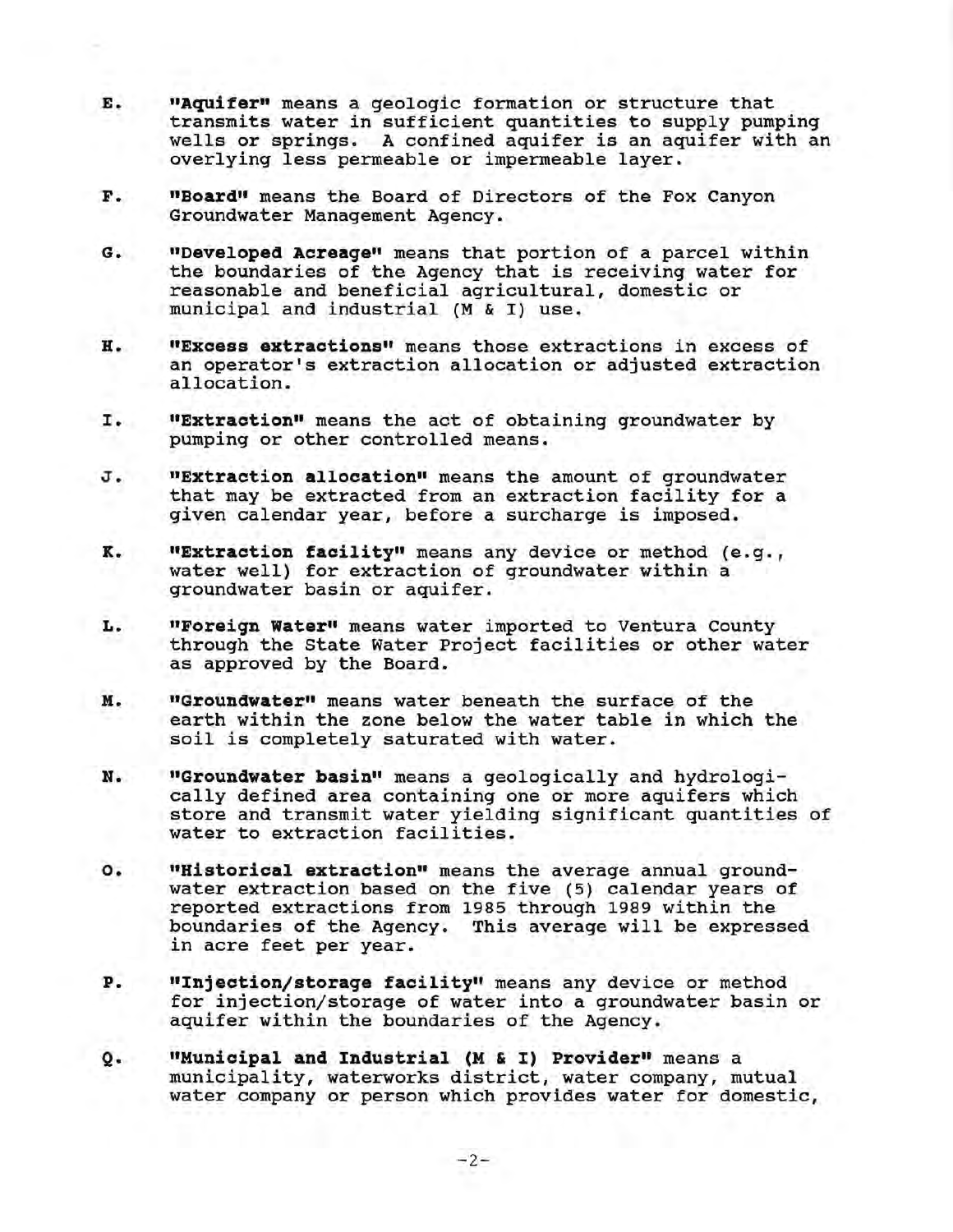industrial, commercial, irrigation or fire protection purposes within the boundaries of the Agency.

- **R. "Operator"** means a person who either owns or operates a groundwater extraction facility with the written approval<br>of the owner. In the event the Agency is unable to deter-In the event the Agency is unable to determine who operates a particular extraction facility, then "operator" shall mean the person to whom the extraction facility is assessed by the County Assessor, or, if not separately assessed, the person who owns the extraction facility or the land upon which it is located.
- **s. "Overdraft"** means the condition of a groundwater basin where the average annual amount of water extracted exceeds the average annual supply of water to a basin or aquifer.
- T. **"Person"** includes any state or local governmental agency, private corporation, firm, partnership, individual, group of individuals, or, to the extent authorized by law, any federal agency.
- **U. "Recharge"** means natural or artificial replenishment of groundwater storage by percolation or injection of one or more sources of water at the surface.
- **v. 11Safe Yield11** means the condition of groundwater basin when the total average annual groundwater extractions are equal to or less than total average annual groundwater recharge, either naturally or artificially.

# **ARTICLE 2. Extraction Allocations**

### **section 1. General**

The Agency Coordinator shall establish an operator's extraction allocation for each extraction facility located within the boundaries of the Agency. The extraction allocation shall be the historical extraction as reported to the United Water Conservation District and/or to the Agency pursuant to Agency Ordinances Nos. 1 and 2 or as otherwise provided for in Article 6 of this ordinance. Extraction allocations shall be prorated in instances where they apply to less than a full calendar year.

Where an operator operates more than one extraction facility, the extraction allocations for the individual facilities may be combined.

# **section 2. Necessity for Extraction Allocations**

No extraction facility may be operated or otherwise utilized so as to extract groundwater within the boundaries of the Agency without a valid extraction allocation issued by the Agency.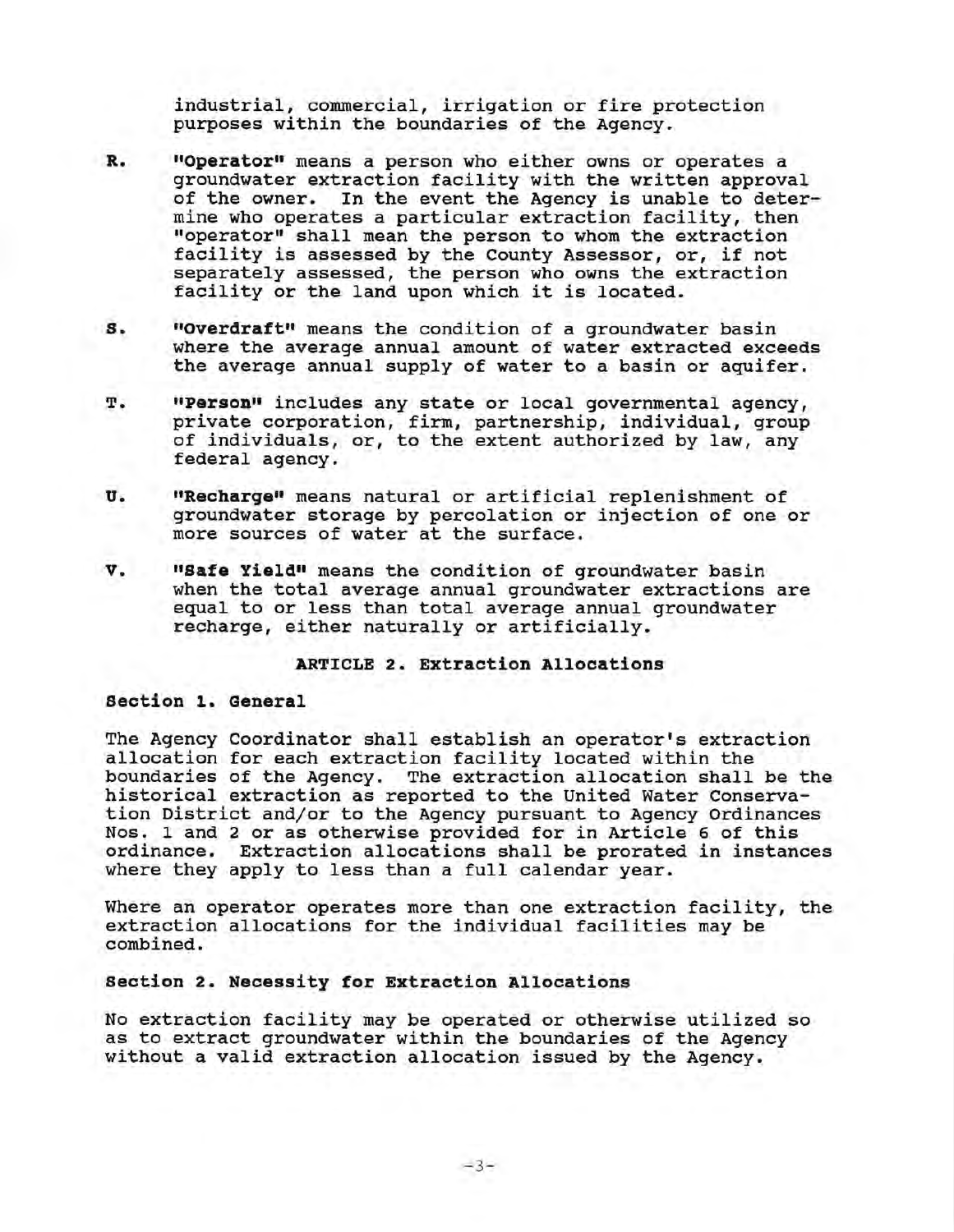### **Section 3. compliance**

An operator shall comply with all provisions of this ordinance and all other Agency ordinances prior to receiving an extraction allocation.

# **Section 4. Violation**

Any operator or other person who violates the provisions of this Article is subject to the criminal and civil sanctions set forth in the Agency's enabling act and its ordinances.

### **ARTICLE 3. Adjustments to Extraction Allocations**

### **section 1. Purpose**

Adjustments to extraction allocations may be necessary to provide some flexibility, while still maintaining the goal of reaching a safe yield condition by the year 2010. Adjustments may be accomplished by a transfer or an assignment of historical extraction allocations from one operator to another.

## **section 2. Types of Adjustments**

- **A. Municipal and Industrial (M** & I) **Transfer Adjustments**  The extraction allocation of an agricultural extraction facility shall be transferred to an M & I provider at the time the M & I provider serves the property originally served by the agricultural extraction facility. However, in no case shall the transfer exceed two (2) acre-feet per acre per year or the historical extraction, whichever is<br>less. Two (2) acre-feet per acre per year represents a Two (2) acre-feet per acre per year represents a reasonable use of water for M & I purposes.
- **B. Assigned Extraction Allocation Adjustments**  Operator A may assign an extraction allocation to Operator B as long as Operator B provides water to Operator A equal in amount to the full assigned extraction allocation. In order to prevent the creation of a secondary market in extraction allocations, upon the change of ownership of either property, the assigned extraction allocations revert to Operator A. The assigned extraction allocations may subsequently be re-assigned by the new owner.

# **Section 3. Procedures for Adjustments**

Procedures for adjusting extraction allocations will be accomplished using the following procedure:

- a. It shall be necessary for the operator of the extraction facility to file a verified Application for Adjustment with the Agency Coordinator.
- b. The Application for Adjustment shall be filed no later than July 1 of any calendar year.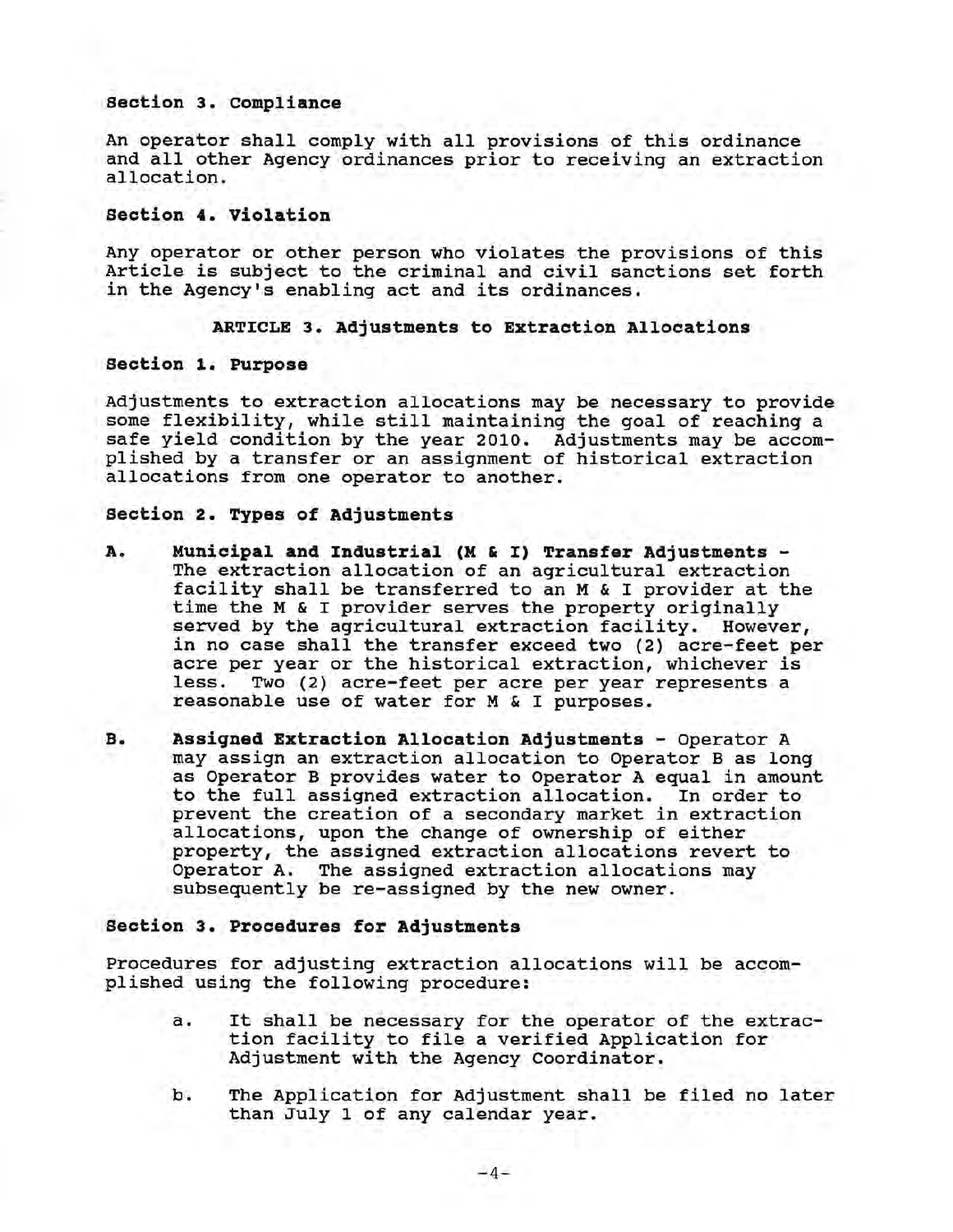- c. The Agency Coordinator shall review the Application for Adjustment and report his findings and recommendations to the Board by October 1 of the same year.
- d. Adjustments of extraction allocations, pursuant to the Applications for Adjustment, shall be considered for approval by the Board after reviewing the findings and recommendations of the Agency Coordinator and, if approved, shall be effective for the remainder of the calendar year and for all subsequent calendar years until modified by a subsequent Board approved adjustment.

# **ARTICLE 4. Reduction of Extraction Allocations**

Unless otherwise exempted, extraction allocations, adjusted or otherwise, shall be reduced in order to eliminate overdraft from the aquifer systems within the boundaries of the Agency for agricultural and M & I uses. The reductions shall be as set forth below:

| 1992-1994 extraction allocation |  | = 95% of historical extraction,<br>as adjusted.                                  |  |
|---------------------------------|--|----------------------------------------------------------------------------------|--|
| 1995-1999 extraction allocation |  | = 90% of historical extraction,<br>as adjusted.                                  |  |
| 2000-2004 extraction allocation |  | = 85% of historical extraction,<br>as adjusted.                                  |  |
| 2005-2009 extraction allocation |  | = 80% of historical extraction,<br>as adjusted.                                  |  |
|                                 |  | After 2009 extraction allocation = 75% of historical extraction,<br>as adjusted. |  |
|                                 |  |                                                                                  |  |

## **ARTICLE 5. Exemptions from Reductions**

Certain types of extraction allocations are exempt from the reductions set forth in Article 4. They are set forth below:

- **A. Baseline Extraction Allocations**  as set forth in Article 6.
- **B. Annual Efficiency Extraction Allocations**  as set forth in Article 6.

# **ARTICLE 6. Alternative Extraction Allocations**

As an alternative to historical extractions, the Agency Coordinator may establish a Baseline, Conditional Baseline or Annual Efficiency extraction allocation for an operator, as follows:

**A. Baseline Extraction Allocations** - If no historical extraction exists or it has been one (1) acre-foot per acre per year or less, an operator may request that a Baseline extraction allocation be established by the Agency Coordinator at one (1) acre-foot per acre per year for developed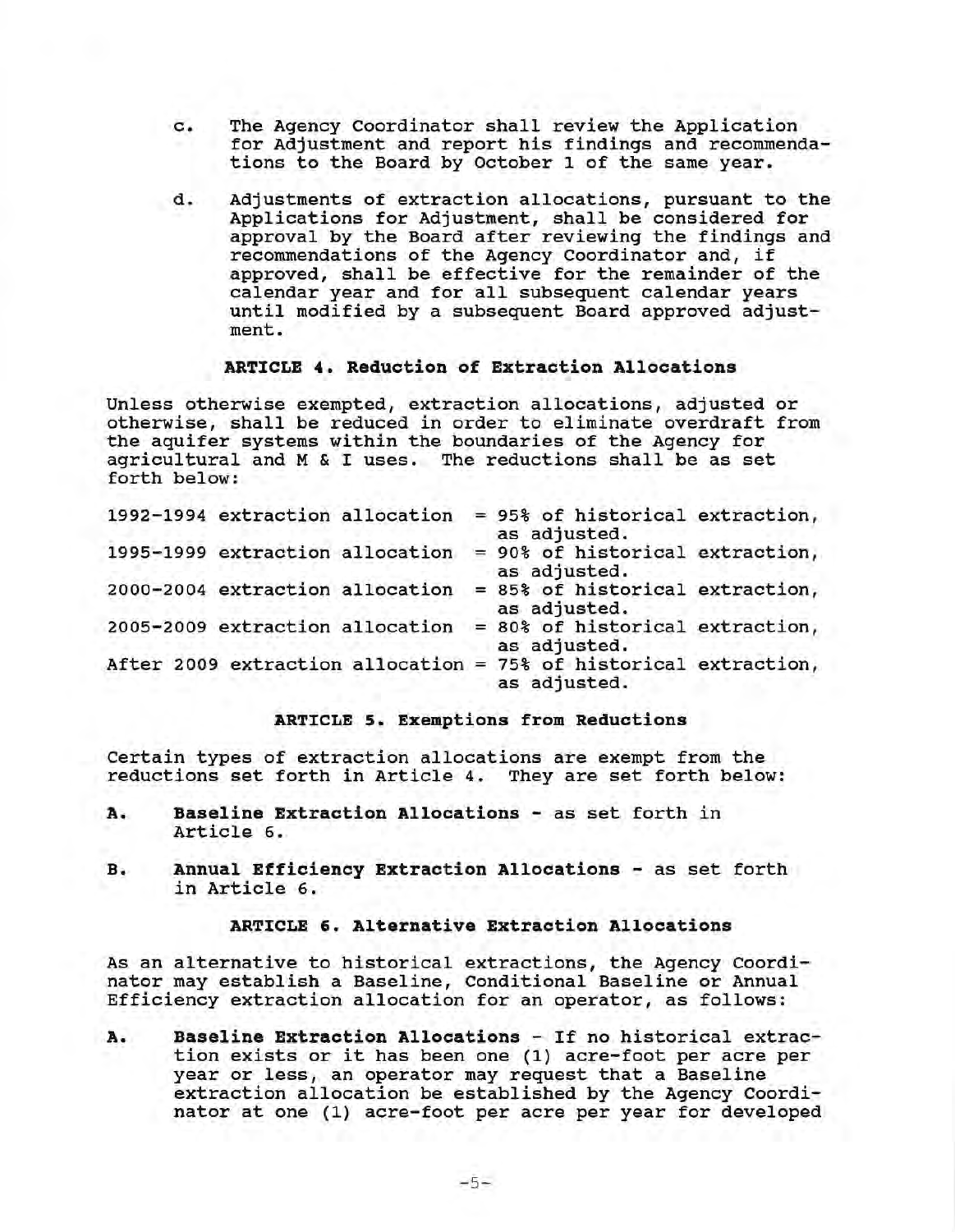acreage that relies solely on groundwater. A Baseline extraction allocation may also be established by the Agency Coordinator at one (1) acre-foot per acre per year for lands which are developed after the effective date of this ordinance, regardless of the source of water.

A Conditional Baseline extraction allocation of one (1) acre-foot per acre per year may be established for undeveloped acreage if the operator can demonstrate to the satisfaction of the Agency Coordinator that a specified acreage will be developed within the calendar year in which the Conditional Baseline extraction allocation is being requested.

To get a Baseline or Conditional Baseline extraction allocation, an operator must submit a detailed report to the Agency Coordinator. The report shall describe historical extractions, if any, future water requirements, type and<br>amount of water use, crop type and acreage involved. The amount of water use, crop type and acreage involved. report shall include copies of Assessor's maps identifying the parcels where groundwater is presently being used. the purpose of this ordinance, one (1) acre-foot per acre per year represents a reasonable use of water for a Baseline or Conditional Baseline extraction allocation.

**B. Annual Efficiency Extraction Allocation** - If an operator can demonstrate to the Agency Coordinator that water used for agriculturally developed land is at least 80 percent overall irrigation efficient, based on evapotranspiration requirements, an Annual Efficiency extraction allocation shall be established for one calendar year. An 80 percent overall irrigation efficiency has been determined by the Agency to be reasonable on agricultural lands within the Agency's boundaries.

> To prove that irrigation efficiency is at least 80 percent, the operator must submit a detailed report covering a minimum period of the immediately preceding calendar year. This report shall be submitted to the Agency Coordinator no later than March 31st of the following year. The report shall include a complete crop and irrigation history for the extraction facility and acreage involved. The report shall include the reference evapotranspiration (E.T.o) rates and crop factors (Kc) for the calendar year period as provided by the California Irrigation Management Information System (CIMIS) as developed and modified by the California Department of Water Resources. The report will include a summary sheet that compares the water use to the evapotranspiration requirements for each crop and the corresponding acreage covered in the calendar year.

The irrigation efficiency will include an appropriate amount of water necessary to avoid salt build-up based on the quality of irrigation water used.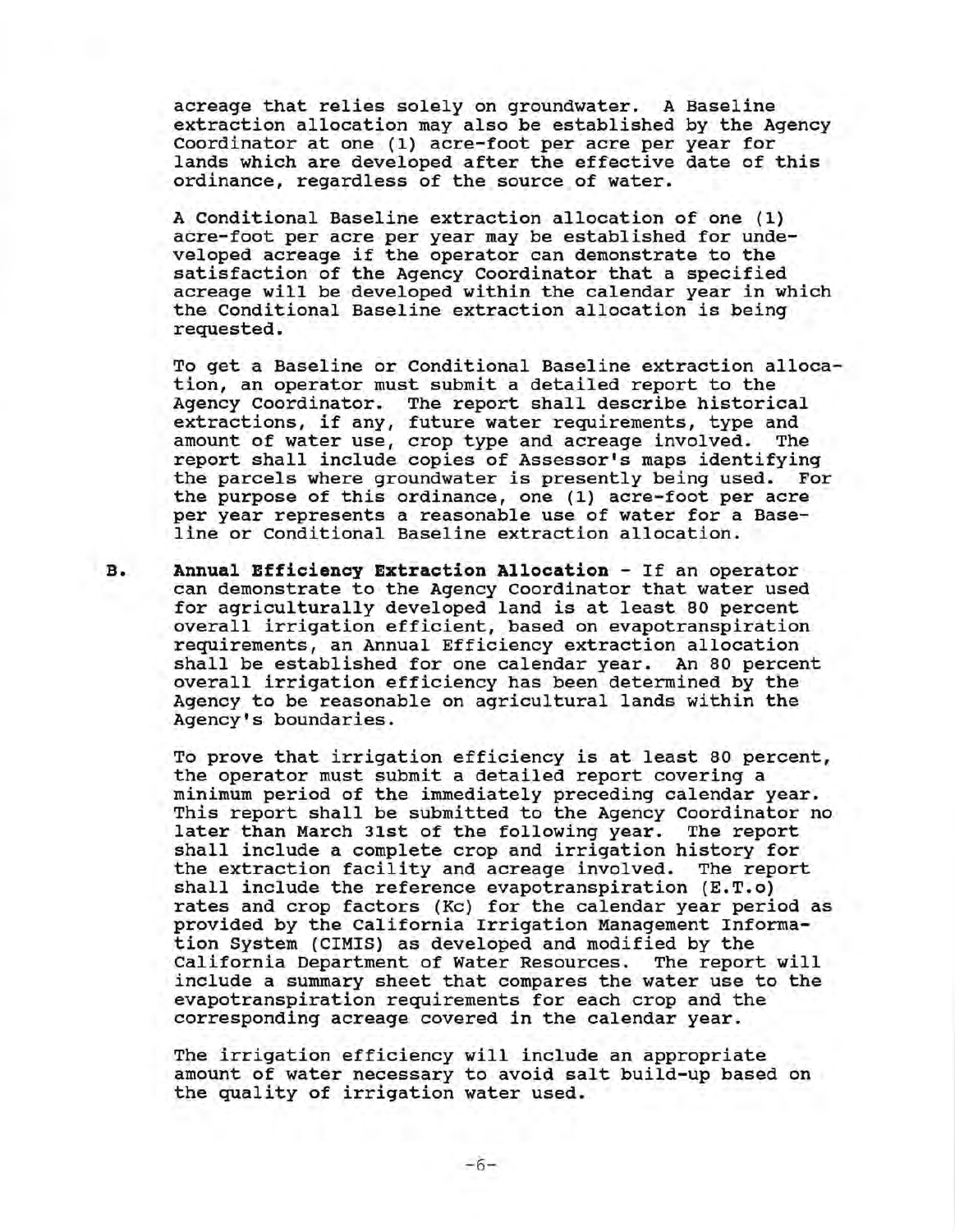Irrigation Efficiency (I.E.) will be calculated using the formula:

I.E. = 
$$
\frac{[E.T.o. x Kc] - E.R.}{\text{Actual Water Applied (inches)}} \times 100
$$

Where:

- E.T.o. is the reference evapotranspiration measured in inches using turf grass as a standard.
- Kc is a crop factor which is a dimensionless number that relates water use by a given plant in comparison to turf grass.
- E.R. is the effective rainfall measured in inches as determined by the Agency Coordinator.
- **c. Exceptions**  The Board may grant exceptions to Subparagraphs A and B of Article 6 on a case-by-case basis. However, individual exceptions shall not become the norm. Where agricultural efficiency cannot be measured as set forth in Paragraph B of Article 6, then the most efficient practices of record for the type of agricultural use shall be the measurement of efficiency utilized by the Board in its deliberations.

# **ARTICLE 7. Credits**

Credits can be obtained by operators, but are not considered as extraction allocations or adjustments to extraction allocations. Credits are not subject to any reductions as set forth in Article 4. However, at the operator's option, credits can be saved or used to avoid paying extraction surcharges. Credits shall be accounted for through the normal reporting and accounting procedure and are carried forward from year to year. Credits can be transferred, but only between commonly operated extraction facilities. The types of credits are:

- **A. Conservation credits**  An operator can obtain conservation credits by extracting less groundwater than the extraction allocation. No conservation credits will be given to an operator with an Annual Efficiency, Baseline or a Conditional Baseline extraction allocation.
- **B. Storage credits**  An operator can obtain storage credits for foreign water injected or spread and percolated in a Board approved injection/storage facility.

The Agency Coordinator will determine the amount of storage credits based upon documentation of expected losses, provided by the operator seeking the storage credit.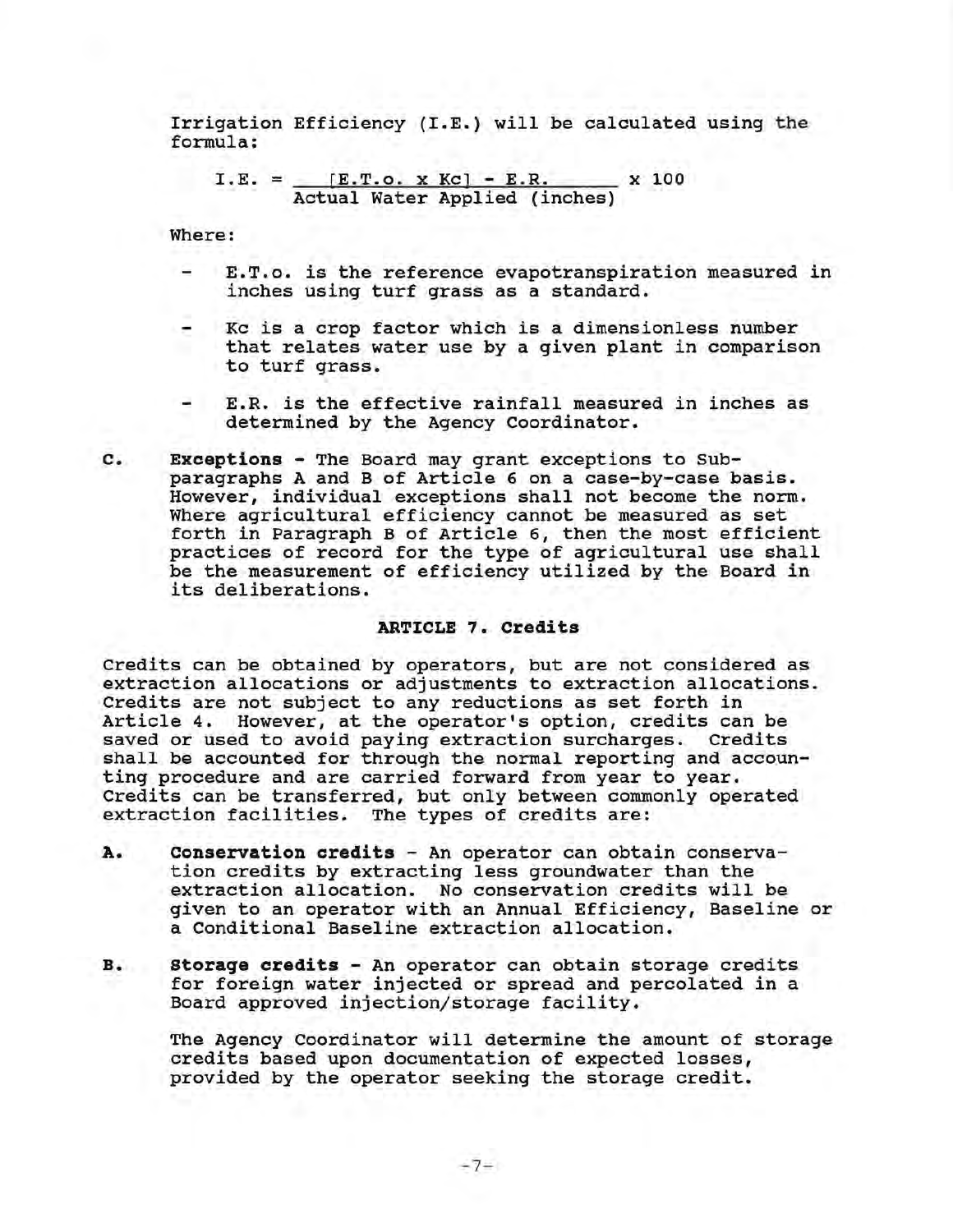A written application for approval of an injection/storage facility shall include:

- 1. Operator of proposed project;
- 2. Purpose of proposed project;
- 3. Location, depth, casing diameter, perforated interval and other information regarding proposed injection/ extraction facilities, if applicable;
- 4. Method of operation including source, quantity and quality of water, planned scheduling of injection/ extraction or percolation operations and proposed use of extracted water;
- 5. Any other information deemed necessary by the Agency Coordinator.

Following Board approval of the application, successful injection of water and reporting of results, an operator will obtain credit as determined by the Agency Coordinator.

## **ARTICLE s. Extraction surcharges and Late Penalty**

### **section 1. Extraction surcharges**

Extraction surcharges shall be assessed annually each time an operator exceeds their extraction allocation, as adjusted, as shown in the following table:

| <b>EXTRACTIONS EXCEED</b> | <b>EXTRACTION SURCHARGES</b> |
|---------------------------|------------------------------|
| EXTRACTION ALLOCATION     | SHOWN IN DOLLARS PER ACRE    |
| AS ADJUSTED BY:           | FOOT FOR EXCESS EXTRACTIONS  |
|                           | AT EACH CORRESPONDING RANGE  |
| $-5%$                     | \$50.00                      |
| $5\% - 10\%$              | \$100.00                     |
| $10* - 15$                | \$150.00                     |
| <b>Over 15%</b>           | \$200.00                     |
|                           |                              |

NOTE: Where there is no valid extraction allocation issued by the Agency Coordinator, the extraction surcharge shall be \$200.00 per acre foot for all water extracted.

## **section 2. Payment of Extraction surcharges**

Payment of any extraction surcharges shall become due and payable by the operator on or before December 31 of the year immediately following the excess extraction. Payments may be made either in cash or by a reduction in extraction (below the operator's extraction allocation, as adjusted) for the year immediately following the year for which the extraction surcharge is assessed.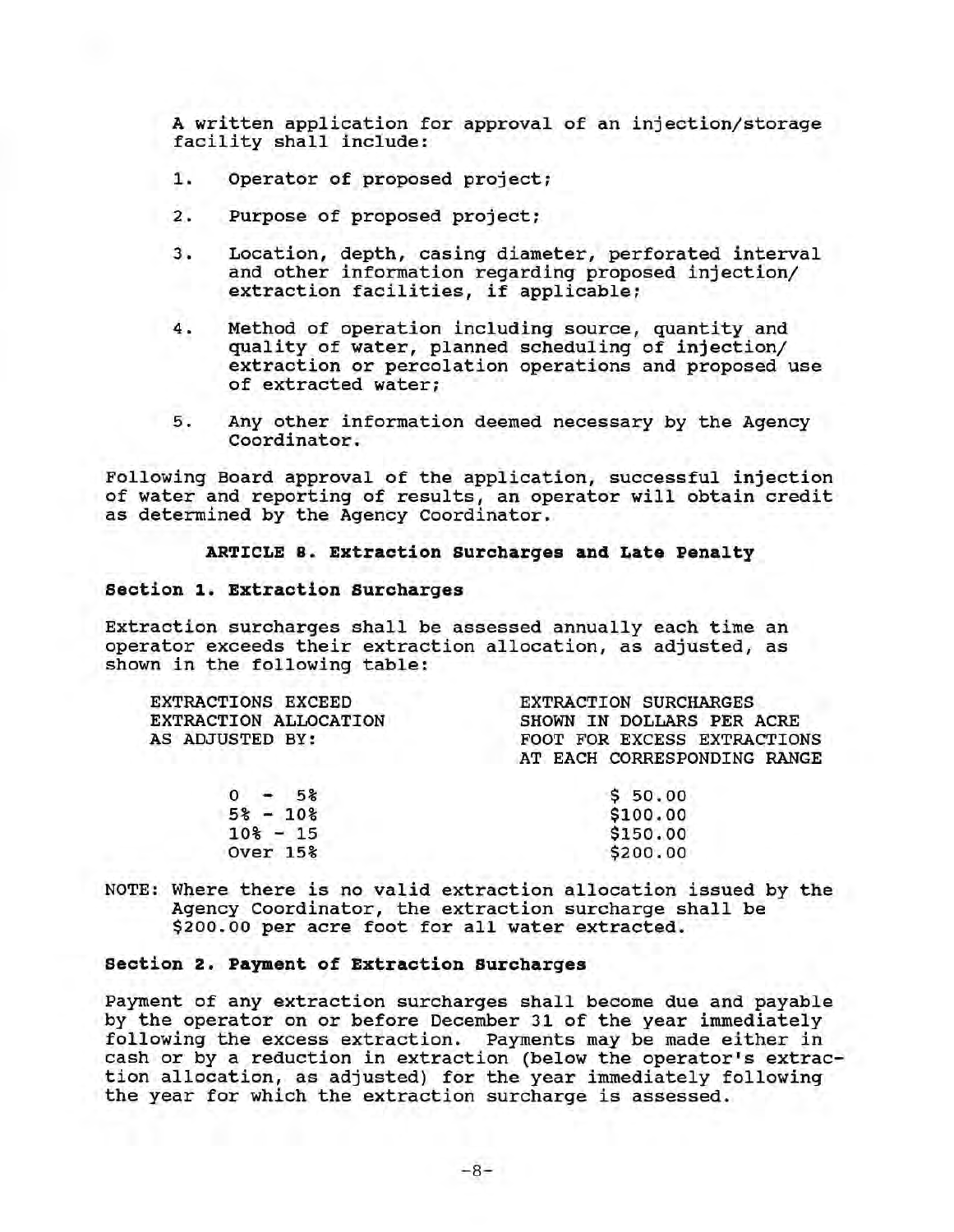# **Section 3. Late Penalty**

The operator shall pay a late penalty for any extraction surcharge not satisfied by the due and payable date. The late penalty shall be  $1\frac{1}{2}$  percent per month, or any portion thereof, of the amount of the unsatisfied extraction surcharge.

### **Section 4. Collection of Delinquent Extraction surcharges and Late Penalties**

The Board may order that any given extraction surcharge and/or late penalty shall be a personal obligation of the operator or shall be an assessment against the property on which the extraction facility is located.

Such assessment constitutes a lien upon the property, which lien attaches upon recordation in the office of the County Recorder. The assessment may be collected at the same time and in the same manner as ordinary ad valorem taxes are collected, and shall be subject to the same penalties and the same procedure and sale in case of delinquency as provided for such taxes. All laws applicable to the levy, collection and enforcement of ad valorem taxes shall be applicable to such assessment, except that if any real property to which such lien would attach has been transferred or conveyed to a bona fide purchaser for value, or if a lien of a bona fide encumbrancer for value has been created and attaches thereon, prior to the date on which the first installment of such taxes would become delinquent, then the lien which would otherwise be imposed by this section shall not attach to such real property and the costs of abatement and the costs of enforcing abatement, as confirmed, relating to such property shall be transferred to the unsecured roll for collection.

### **Section s. Use of Extraction Surcharges and Late Penalties**

Revenues generated from extraction surcharges and late penalties shall be used exclusively for authorized Agency purposes, including financial assistance to support Board approved water supply, conservation, monitoring programs and water reclamation projects that demonstrate significant reductions in overdraft.

## **ARTICLE 9. Appeals**

Any operator aggrieved by a decision or determination made by the Agency Coordinator may appeal to the Board within 30 calendar days thereof by filing with the Agency Coordinator a written request that the Board review the decision of the Agency Coordi-The Board shall act on the appeal within 120 days after the filing.

### **ARTICLE 10. Severability**

If any section, part, clause or phrase in this ordinance is for any reason held invalid or unconstitutional, the remaining portion of this ordinance shall not be affected but shall remain in full force and effect.